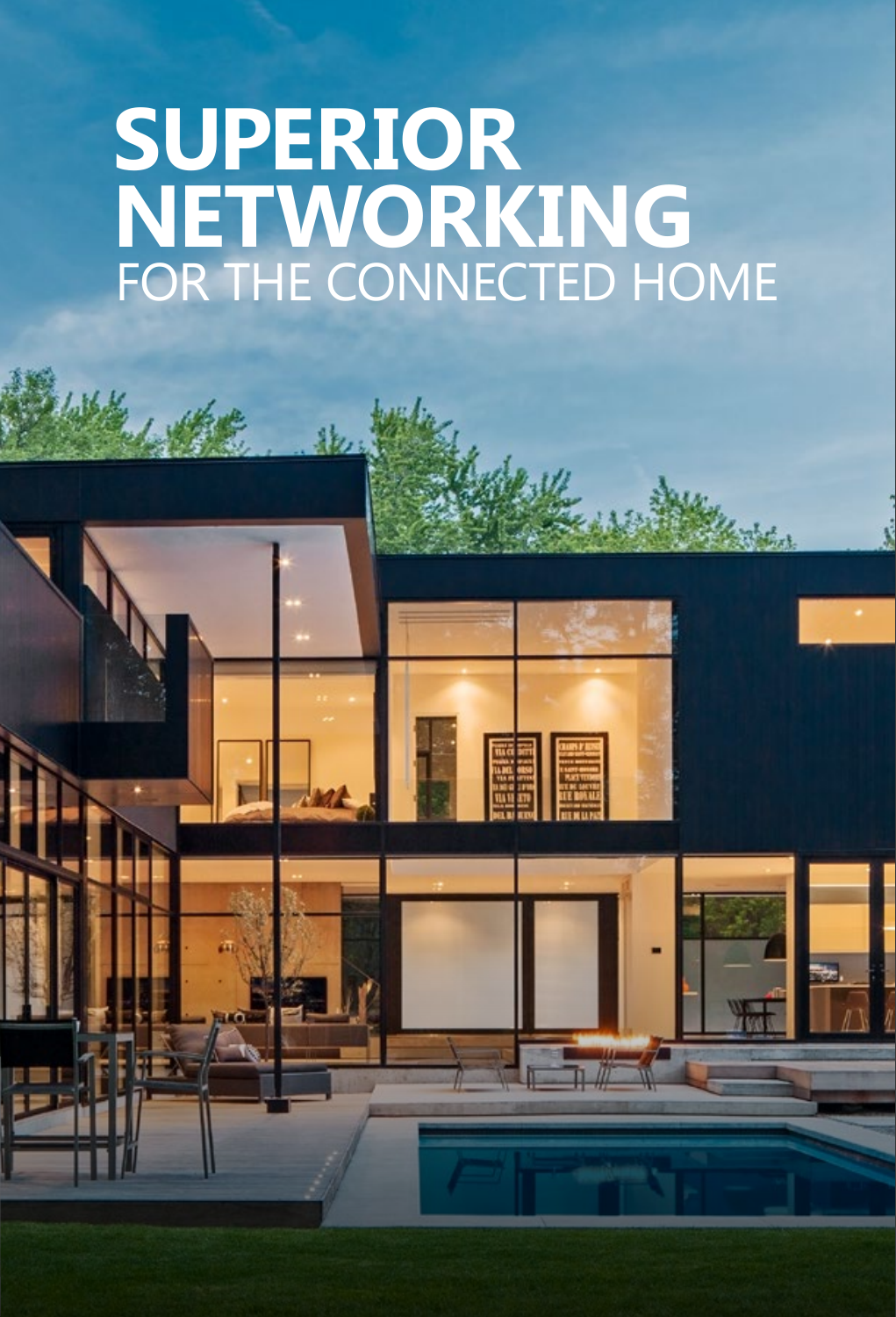# Pakedge A Connected Home For A Connected Life

With so many devices being used simultaneously and heavily taxing your home network, how can you ensure optimal performance every day?

Network stability and strength is critical and you shouldn't settle for sub-par wireless performance. Pakedge wireless networks and superior routers work together to provide you with high-speeds, reliability, and consistent peak performance.



*Pakedge delivers unsurpassed reliability and consistency. From a few connected devices to a fullyautomated home, Pakedge can evolve when your needs do.*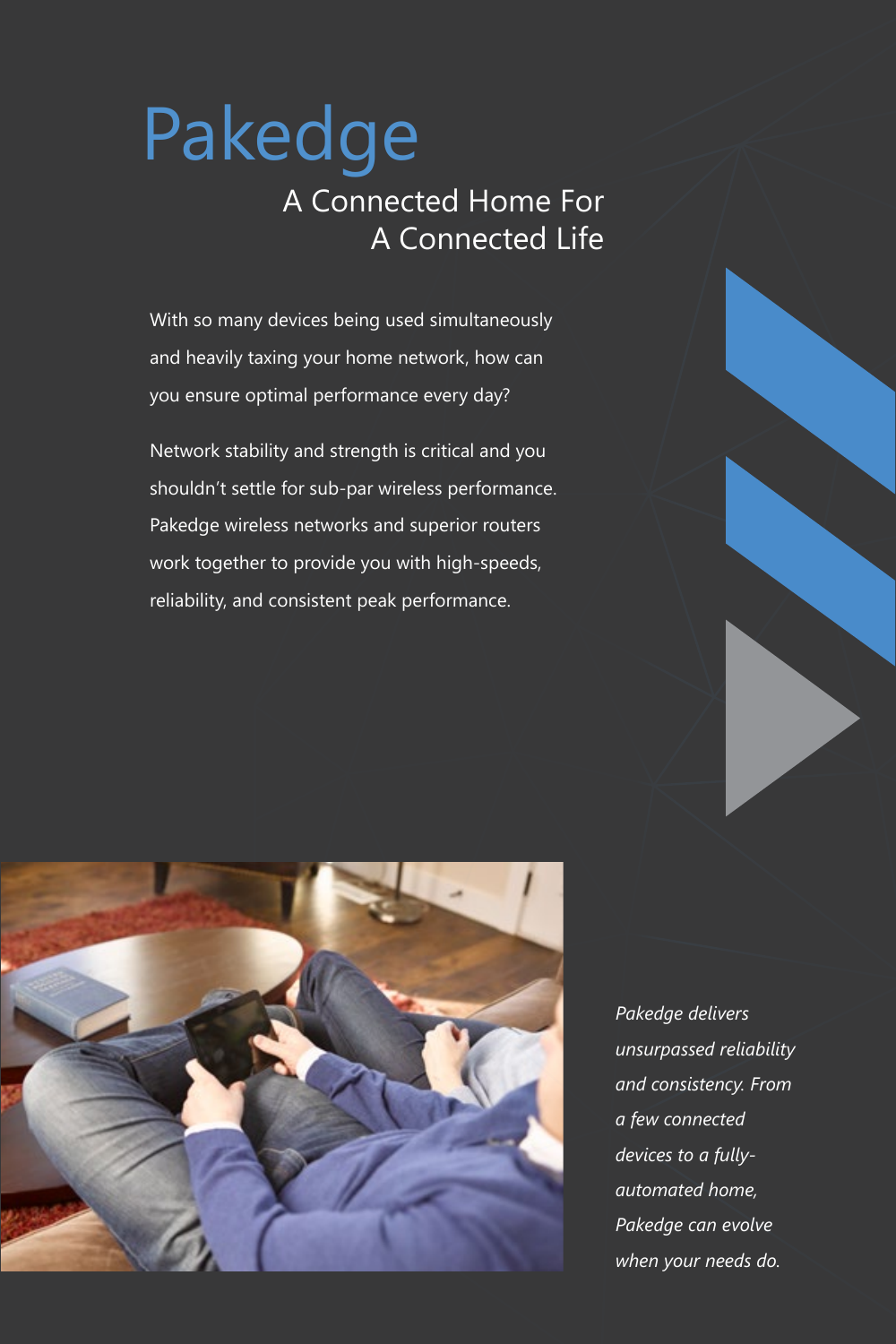# The Central System of Your Connected Home

Just as the Internet is the electronic pulse that brings a connected home to life, the network is the central nervous system that carries critical information to all of your connected devices.

In today's continuously-connected world, more and more devices are coming online, most notably in our homes—and it's more imperative than ever to have a robust, high-performing home network that you can rely on. Always.

Whether you have a few devices online or your home is brimming with automation, Pakedge delivers a sophisticated network—and the highest-quality products—all designed for the unique demands of your connected home.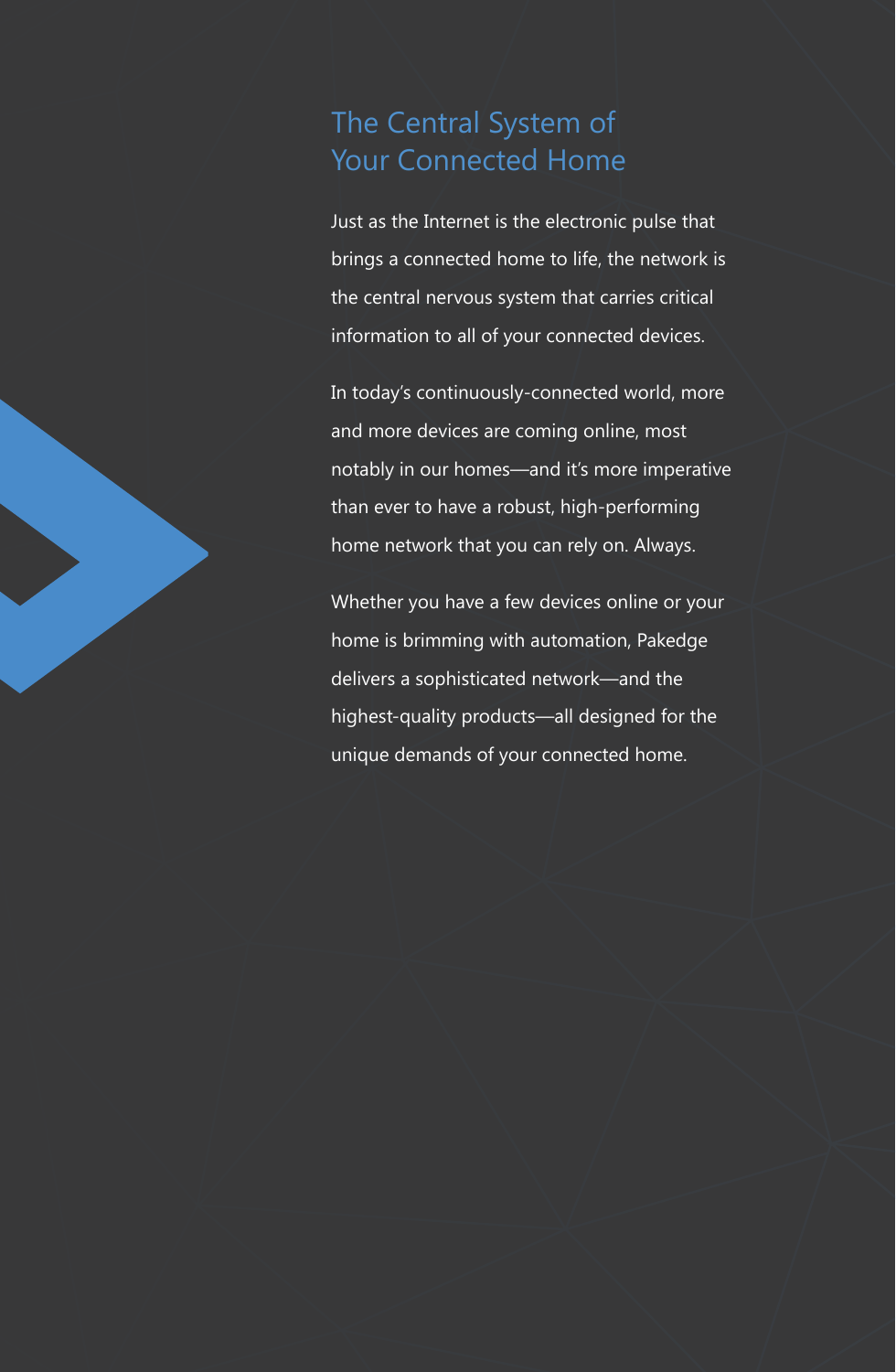

### **Dependable & Packed with Performance**

From Netflix to Napster, Xbox to iPads, the Pakedge network is designed especially for your connected home so everything works at all times. Your network traffic is prioritized so your experience is seamless, reliable, and consistently dependable. Email and internet searches won't be interrupted while concurrently streaming movies or music, and cameras, intercoms, and other online devices are trusted to perform just as they should.

# **Simple to Scale**

A Pakedge network is a platform that evolves with you. As your technology demands change, some homes and solutions require more sophisticated configurations. With the simple addition of a component or two, your home network can be easily updated to manage new devices and adapt to changing network needs.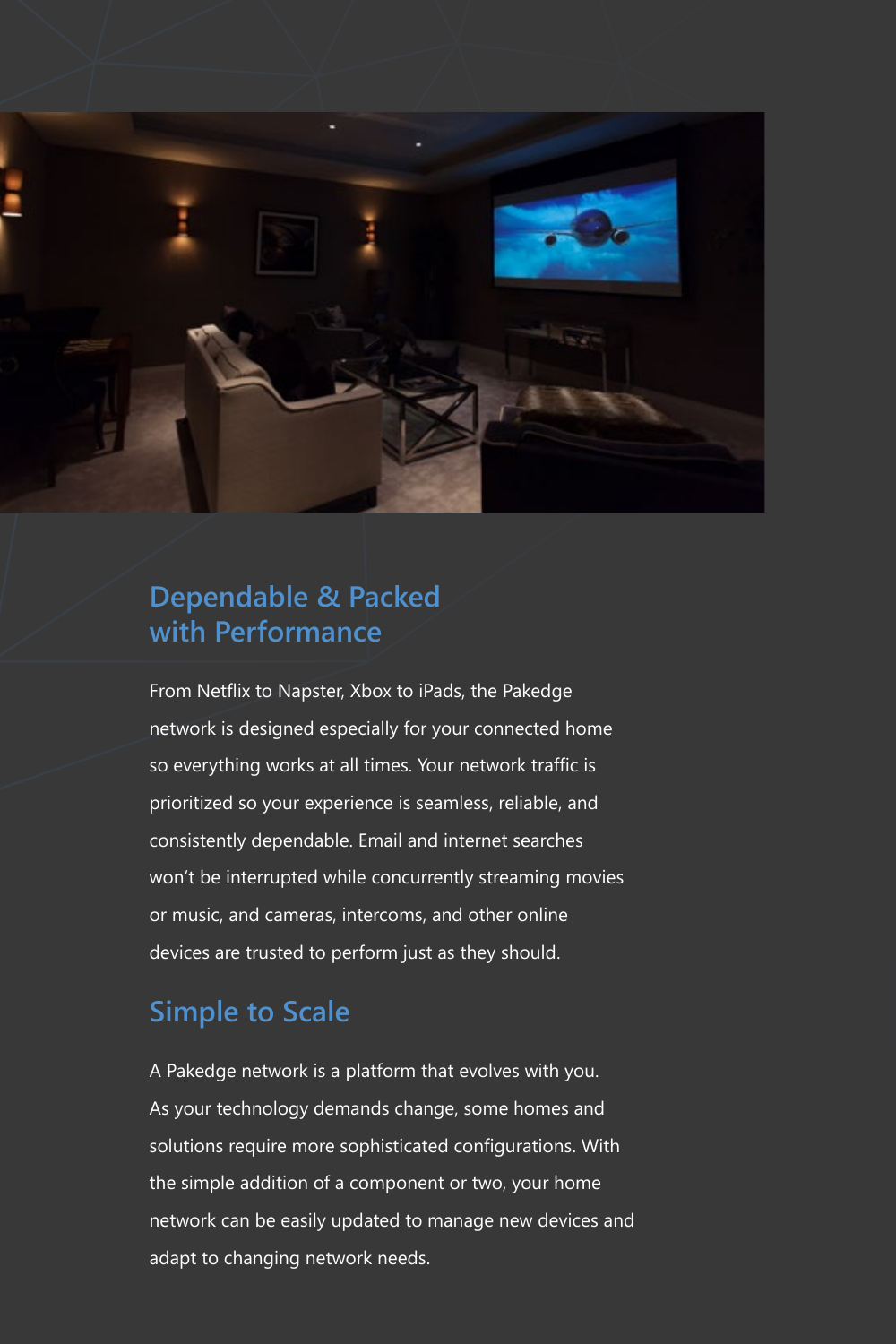#### **Routers**

Your router connects to your ISP and acts as the brain of your network, directing data to the right device. To get the most out of your network, you need a router that can handle high bandwidth, low latency multimedia traffic.

#### **Switches**

Switches bring out the true performance of your connected devices to give flexibility for wired connections and even power your devices. Pakedge switches are designed to process AV network traffic flows at incredibly high speeds and eliminate lag, jitter, and buffering in streaming audio and video traffic.

#### **Wireless**

The Pakedge wireless controller scans your local environment to adapt and optimize your wireless performance while access points provide coverage throughout the home and enterprise-level wireless communication between all devices within a network.



*Pakedge routers, switches, and access points come with advanced features that let your Control4 dealer fine-tune your home.*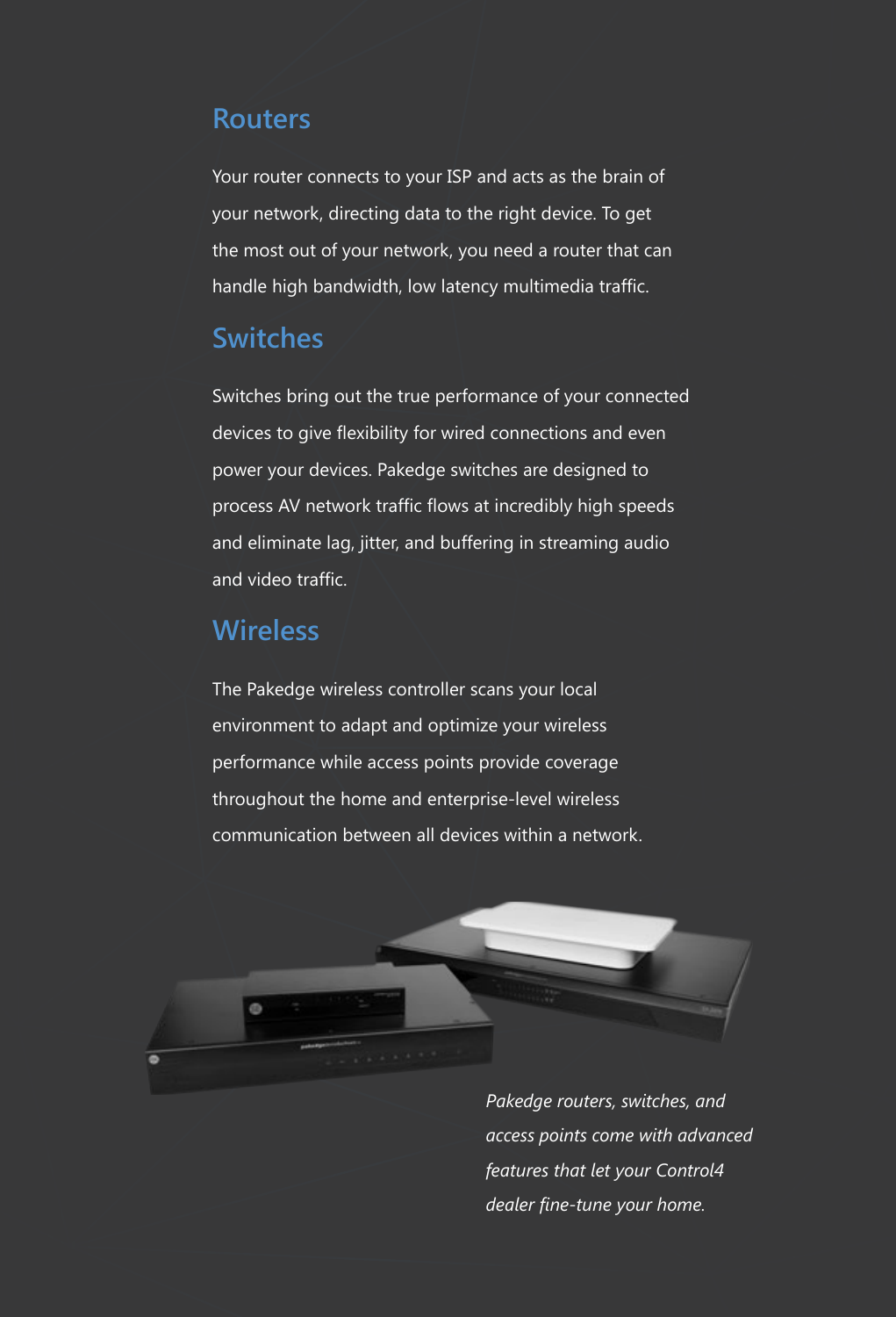

# **The Connected Home**

Award-winning Pakedge networks are engineered specifically to improve multimedia streaming. From one-room entertainment to homes with automation, Pakedge provides an always-on foundation for your connected lifestyle.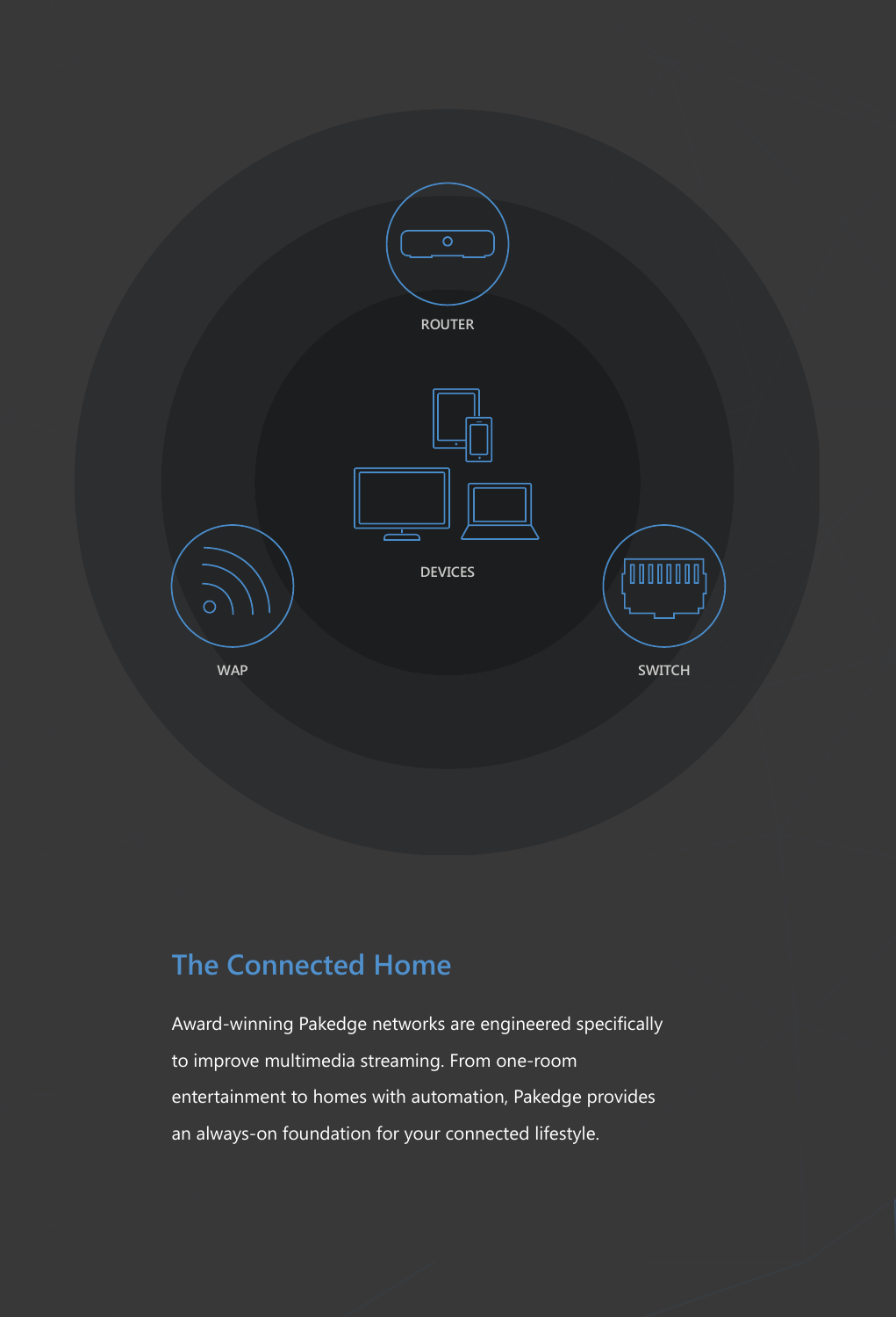# The Advanced Connected Home

For homes integrated with an ample amount of streaming devices from audio/video to intercom, cameras, and more—Pakedge enables traffic segmentation to ensure steady A/V streaming so you never miss a beat. For advanced homes that need a little more attention, Pakedge systems allow your integrator to monitor your uptime and remotely fix any issues should they arise.